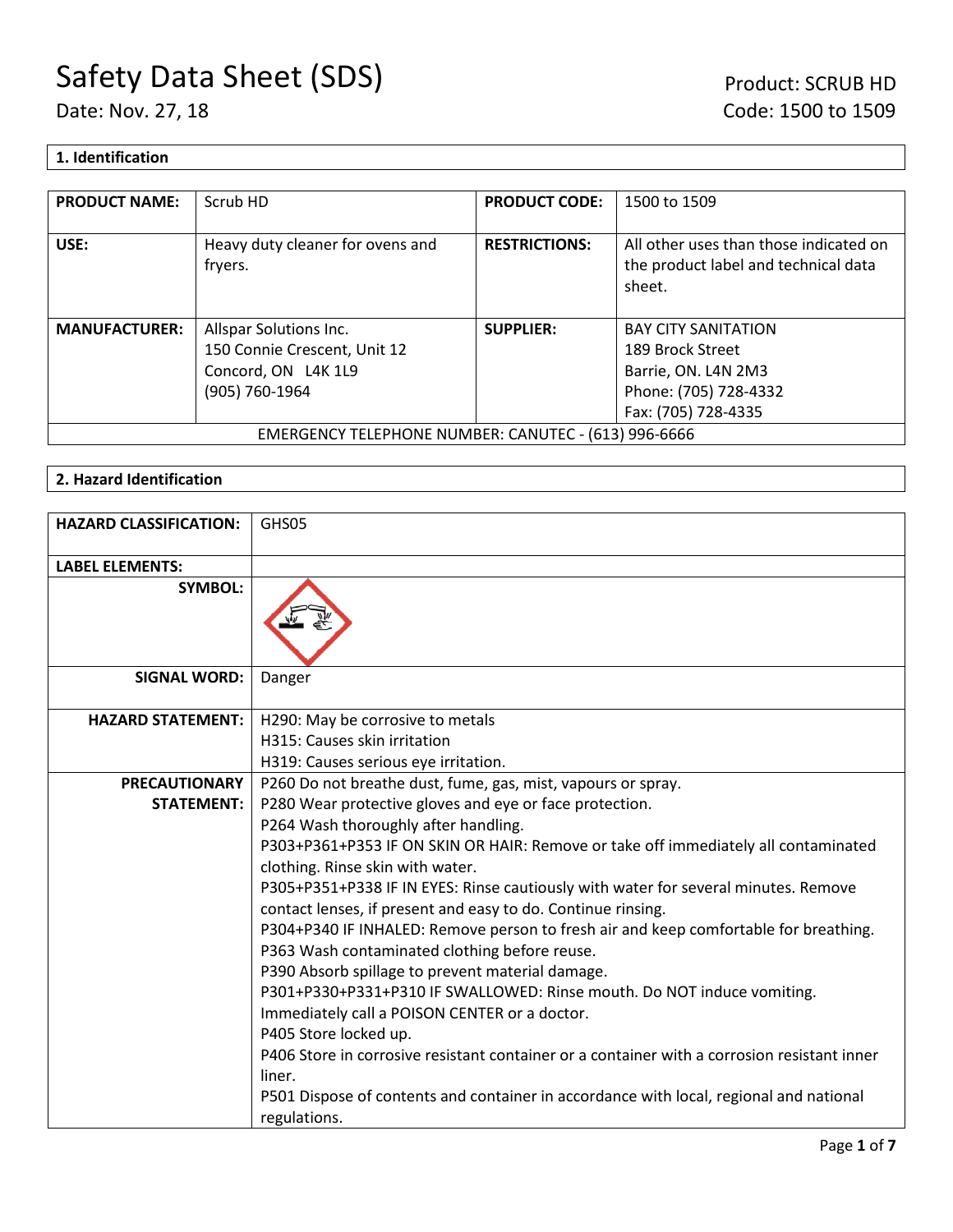**OTHER HAZARDS:** None.

#### **3. COMPOSITION / INFORMATION ON INGREDIENTS**

| <b>CHEMICAL NAME</b>                                                                                                     | <b>COMMON NAME</b> | <b>CAS REGISTRY</b> | <b>CONCENTRATION</b> |
|--------------------------------------------------------------------------------------------------------------------------|--------------------|---------------------|----------------------|
|                                                                                                                          |                    |                     |                      |
| Potassium Hydroxide                                                                                                      | Caustic Potash     | 1310-58-3           | $10 - 30 %$          |
| For production reasons a range is given. There are no additional ingredients present which, within the current           |                    |                     |                      |
| knowledge of the supplier and in the concentrations applicable, are classified as hazardous to health or the environment |                    |                     |                      |
| and hence require reporting in this section NOTE: Confidential business information rules can apply.                     |                    |                     |                      |

#### **4. FIRST-AID MEASURES**

| <b>FIRST-AID MEASURES BY ROUTE OF EXPOSURE:</b>                                            |                                                                                                                                                                                                                                                                        |  |
|--------------------------------------------------------------------------------------------|------------------------------------------------------------------------------------------------------------------------------------------------------------------------------------------------------------------------------------------------------------------------|--|
| <b>INHALATION:</b>                                                                         | If inhaled, remove from contaminated area to fresh air immediately. Apply artificial<br>respiration if not breathing. If breathing is difficult, give oxygen. Immediately obtain<br>medical aid if cough or other symptoms appear.                                     |  |
| <b>SKIN CONTACT:</b>                                                                       | Wash affected areas with copious quantities of water immediately. Remove<br>contaminated clothing and wash before re-use. Seek urgent medical assistance.                                                                                                              |  |
| <b>EYE CONTACT:</b>                                                                        | If in eyes, hold eyelids apart and flush the eye continuously with running water.<br>Continue flushing until advised to stop by the Poisons Information Centre or a<br>doctor, or for at least 15 minutes. Seek immediate medical assistance.                          |  |
| <b>INGESTION:</b>                                                                          | Rinse mouth thoroughly with water immediately. Give water to drink. DO NOT<br>induce vomiting. If vomiting occurs, give further water to achieve effective dilution<br>and lean the victim forward to reduce risk of aspiration. Seek immediate medical<br>assistance. |  |
| <b>MOST IMPORTANT SYMPTOMS</b><br><b>AND EFFECTS (ACUTE OR</b><br>DELAYED):                | Treat symptomatically as for strong alkalis. Burns are not immediately painful, onset<br>of pain may be minutes to hours.                                                                                                                                              |  |
| <b>IMMEDIATE MEDICAL</b><br><b>ATTENTION AND SPECIAL</b><br><b>TREATMENT IF NECESSARY:</b> | Treat symptomatically. Contact poison treatment specialist immediately if large<br>quantities have been ingested.                                                                                                                                                      |  |

#### **5. FIRE-FIGHTING MEASURES**

| <b>SUITABLE EXTINGUISHING MEDIA:</b>   | CO2, sand, extinguishing powder for surrounding fire.                   |
|----------------------------------------|-------------------------------------------------------------------------|
| <b>UNSUITABLE EXTINGUISHING MEDIA:</b> | <b>NAV</b>                                                              |
| SPECIFIC HAZARDS ARISING FROM THE      | In case of accidental fire and extreme heat conditions, the following   |
| <b>HAZARDOUS PRODUCT:</b>              | gaseous products can be released after water evaporation: hydrocarbons, |
|                                        | carbon monoxides and dioxides (COx) and nitrogen dioxide (NOx).         |
| SPECIAL PROTECTIVE EQUIPMENT AND       | No special measures required                                            |
| <b>PRECAUTIONS FOR FIREFIGHTERS:</b>   |                                                                         |
| <b>ADDITIONAL INFORMATION:</b>         | This product is not flammable                                           |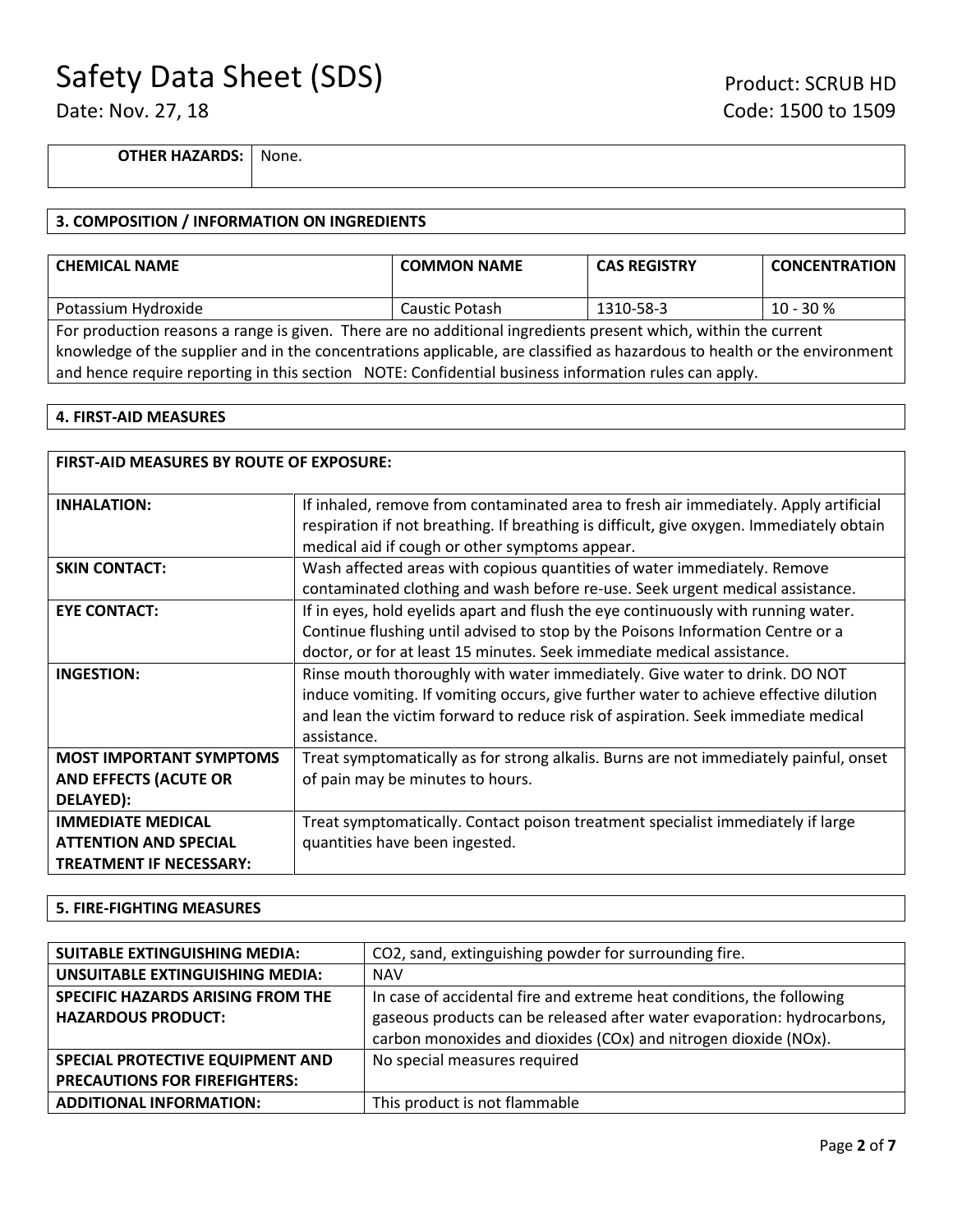## **6. ACCIDENTAL RELEASE MEASURES**

| PERSONAL PRECAUTIONS, PROTECTIVE           | Wear recommended protective equipment(s). Keep unprotected            |
|--------------------------------------------|-----------------------------------------------------------------------|
| <b>EQUIPMENT AND EMERGENCY PROCEDURES:</b> | persons away.                                                         |
| <b>METHODS AND MATERIALS FOR</b>           | SMALL SPILL: Stop leak if without risk. Move containers from spill    |
| <b>CONTAINMENT AND CLEANING UP:</b>        | area. Dilute with water and mop up. Alternatively absorb with an      |
|                                            | inert dry material and place in an appropriate waste disposal         |
|                                            | container. Dispose of via a licensed waste disposal contractor.       |
|                                            | LARGE SPILL: Stop leak if without risk. Move containers from spill    |
|                                            | area. Approach release from upwind. Prevent entry into sewers,        |
|                                            | water courses, basements or confined areas. Wash spillages into an    |
|                                            | effluent treatment plant or proceed as follows. Contain and collect   |
|                                            | spillage with non-combustible, absorbent material e.g. sand, earth,   |
|                                            | vermiculite or diatomaceous earth and place in container for          |
|                                            | disposal according to local regulations (see Section 13). The spilled |
|                                            | material may be neutralized vinegar or citric acid. Dispose of via a  |
|                                            | licensed waste disposal contractor. Contaminated absorbent            |
|                                            | material may pose the same hazard as the spilled product. Note: see   |
|                                            | Section 1 for emergency contact information and Section 13 for        |
|                                            | waste disposal.                                                       |

## **7. HANDLING AND STORAGE**

| <b>PRECAUTIONS FOR SAFE HANDLING:</b> | Put on appropriate personal protective equipment (see Section 8). Do not<br>get in eyes or on skin or clothing. Do not breathe vapour or mist. Do not<br>ingest. If during normal use the material presents a respiratory hazard, use<br>only with adequate ventilation or wear appropriate respirator. Keep in the<br>original container or an approved alternative made from a compatible<br>material, kept tightly closed when not in use. Keep away from acids and<br>oxidizers. Empty containers retain product residue and can be hazardous.<br>Do not reuse container. When diluting or preparing solution, add caustic<br>to water slowly in small amounts to avoid boiling and splattering. Never<br>use hot water! |
|---------------------------------------|------------------------------------------------------------------------------------------------------------------------------------------------------------------------------------------------------------------------------------------------------------------------------------------------------------------------------------------------------------------------------------------------------------------------------------------------------------------------------------------------------------------------------------------------------------------------------------------------------------------------------------------------------------------------------------------------------------------------------|
| <b>CONDITIONS FOR SAFE STORAGE</b>    | Store in accordance with local regulations. Store in original container                                                                                                                                                                                                                                                                                                                                                                                                                                                                                                                                                                                                                                                      |
| INCLUDING INCOMPATIBLE MATERIAL:      | protected from direct sunlight in a dry, cool and well-ventilated area, away<br>from incompatible materials (see Section 10) and food and drink.<br>Containers that have been opened must be carefully resealed and kept<br>upright to prevent leakage. Do not store in unlabeled containers. Use<br>appropriate containment to avoid environmental contamination.<br>Corrosive to aluminum, tin, copper and zinc. Corrosive to steel at elevated<br>temperatures                                                                                                                                                                                                                                                            |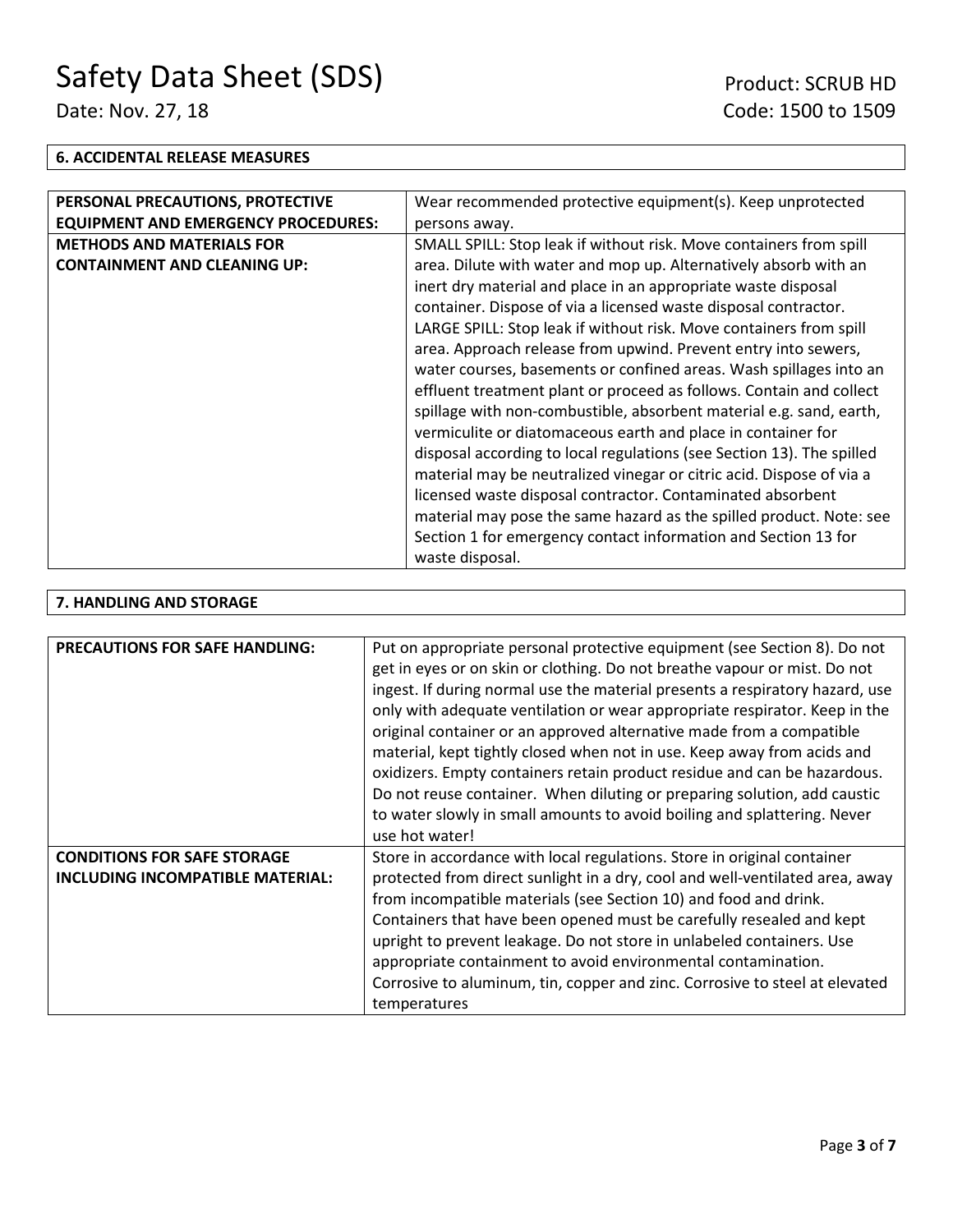г

## **8. EXPOSURE CONTROLS / PERSONAL PROTECTION**

|                                       | CONTROL PARAMETERS, INCLUDING OCCUPATIONAL EXPOSURE GUIDELINES OR BIOLOGICAL EXPOSURE LIMITS AND |
|---------------------------------------|--------------------------------------------------------------------------------------------------|
| THE SOURCE OF THOSE VALUES:           |                                                                                                  |
|                                       |                                                                                                  |
| <b>APPROPRIATE ENGINEERING</b>        | In industrial situations maintain the concentrations values below the TWA.                       |
| <b>CONTROLS:</b>                      | This may be achieved by process modification, use of local exhaust                               |
|                                       | ventilation, capturing substances at the source, or other methods.                               |
| <b>INDIVIDUAL PROTECTION MEASURES</b> | Avoid contact with the eyes and skin. Do not breathe dust, fume, gas, mist,                      |
| (E.G. PERSONAL PROTECTIVE             | vapours or spray. Immediately remove all soiled and contaminated clothing.                       |
| <b>EQUIPMENT):</b>                    | Wash hands before breaks and at the end of work. Keep away from                                  |
| foodstuffs, beverages and feed.       |                                                                                                  |
|                                       | Breathing equipment: Where ventilation is not adequate, respiratory                              |
|                                       | protection may be required. Avoid breathing dust, vapours or mists.                              |
|                                       | Respiratory protection should comply with AS 1716 - Respiratory Protective                       |
|                                       | Devices and be selected in accordance with AS 1715 - Selection, Use and                          |
|                                       | Maintenance of Respiratory Protective Devices. Filter capacity and respirator                    |
|                                       | type depends on exposure levels. In event of emergency or planned entry                          |
|                                       | into unknown concentrations a positive pressure, full-face piece SCBA should                     |
|                                       | be used. If respiratory protection is required, institute a complete respiratory                 |
|                                       | protection program including selection, fit testing, training, maintenance and                   |
|                                       | inspection.                                                                                      |
|                                       | Protection of hands: Hand protection should comply with AS 2161,                                 |
|                                       | Occupational protective gloves - Selection, use and maintenance. Avoid skin                      |
|                                       | contact when removing gloves from hands, do not touch the gloves outer                           |
|                                       | surface. Dispose of gloves as hazardous waste.                                                   |
|                                       | Eye protection: The use of a face shield, chemical goggles or safety glasses                     |
|                                       | with side shield protection as appropriate. Must comply with Australian                          |
|                                       | Standards AS 1337 and be selected and used in accordance with AS 1336                            |
|                                       | Body protection: Clean clothing or protective clothing should be worn,                           |
|                                       | preferably with and apron. Clothing for protection against chemicals should                      |
|                                       | comply with AS 3765 Clothing for Protection Against Hazardous Chemicals.                         |

## **9. PHYSICAL AND CHEMICAL PROPERTIES**

| <b>APPEARANCE</b>            | Dark Red             | <b>PH</b>                    | $13.0 (+/- 0.5)$   |
|------------------------------|----------------------|------------------------------|--------------------|
| <b>ODOUR</b>                 | Neutral              | <b>ODOUR THRESHOLD</b>       | <b>NAV</b>         |
| <b>MELTING POINT</b>         | <b>NAV</b>           | <b>FREEZING POINT</b>        | $\sim 0^{\circ}$ C |
| <b>INITIAL BOILING POINT</b> | $\sim 100^{\circ}$ C | <b>FLASH POINT</b>           | <b>NAP</b>         |
| <b>EVAPORATION RATE</b>      | <b>NAV</b>           | <b>FLAMMABILITY</b>          | <b>NAP</b>         |
| <b>LOWER FLAMMABLE LIMIT</b> | <b>NAP</b>           | <b>UPPER FLAMMABLE LIMIT</b> | <b>NAP</b>         |
| <b>VAPOUR PRESSURE</b>       | <b>NAV</b>           | <b>VAPOUR DENSITY</b>        | <b>NAV</b>         |
| <b>RELATIVE DENSITY</b>      | 1.20                 | <b>SOLUBILITY</b>            | Complete in water  |
| <b>PARTITION COEFFICIENT</b> | <b>NAV</b>           | <b>AUTO-IGNITION</b>         | <b>NAP</b>         |
|                              |                      | <b>TEMPERATURE</b>           |                    |
| <b>DECOMPOSITION</b>         | <b>NAV</b>           | <b>VISCOSITY</b>             | 500 cps            |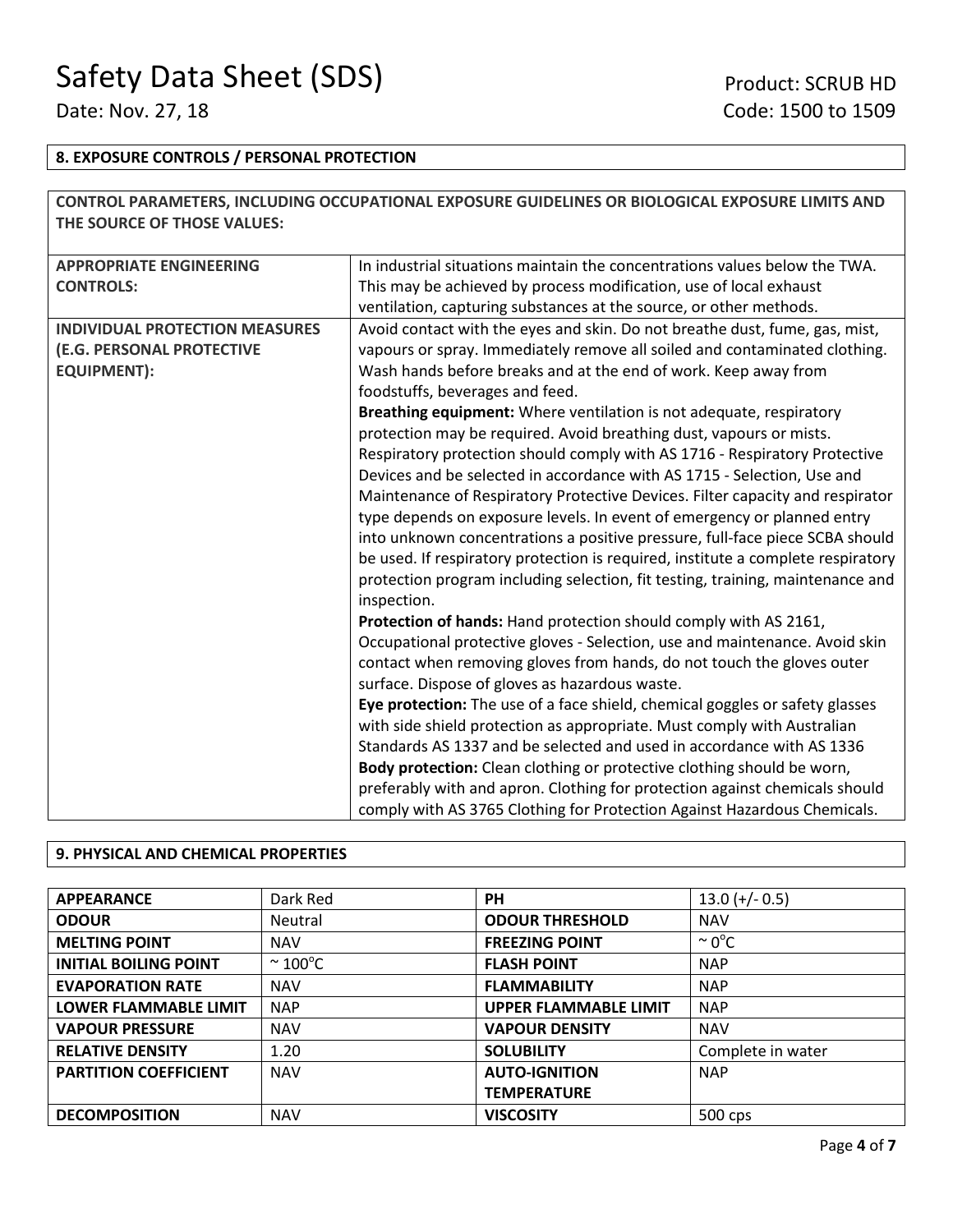## **TEMPERATURE**

## **10. STABILITY AND REACTIVITY**

| <b>REACTIVITY:</b>                                                                                              | No specific test data related to reactivity available for this product or its |
|-----------------------------------------------------------------------------------------------------------------|-------------------------------------------------------------------------------|
|                                                                                                                 | ingredients.                                                                  |
| <b>CHEMICAL STABILITY:</b>                                                                                      | The product is stable.                                                        |
| Contact with water, acids, flammable liquids, and organic halogen<br><b>POSSIBILITY OF HAZARDOUS REACTIONS:</b> |                                                                               |
|                                                                                                                 | compounds (i.e. trichloroethylene) may risk of explosion or violent           |
|                                                                                                                 | reaction, yielding heat and pressure which can burst an enclosed              |
|                                                                                                                 | container. Contact with nitro compounds (i.e. nitromethane) can cause         |
|                                                                                                                 | formation of shock sensitive salts. Contact with metals (i.e. aluminium,      |
|                                                                                                                 | zinc, copper, magenisum, etc.), may produce formation of flammabe             |
|                                                                                                                 | hydrogen gas. Exothermic dissolution.                                         |
| <b>CONDITIONS TO AVOID:</b>                                                                                     | Exposure to moisture. Heat, flames, ignition sources and incompatibles.       |
| <b>INCOMPATIBLE MATERIALS:</b>                                                                                  | Acids, azides, ammonium compounds, anyhydride compounds, copper,              |
|                                                                                                                 | chloro organic compounds, flammable liquids, halogens, halogenated            |
|                                                                                                                 | compounds, magnesium, metals and light metals, maleic anhydride,              |
|                                                                                                                 | nitro compounds, organic materials, organohalogen compounds, water.           |
| <b>HAZARDOUS DECOMPOSITION PRODUCTS:</b>                                                                        | Under normal conditions of storage and use, hazardous decomposition           |
|                                                                                                                 | products should not be produced.                                              |

### **11. TOXICOLOGICAL INFORMATION**

| ROUTES OF ENTRY: Oral, Dermal, Inhalation. |                                                                                                          |                                                                                                            |  |
|--------------------------------------------|----------------------------------------------------------------------------------------------------------|------------------------------------------------------------------------------------------------------------|--|
|                                            |                                                                                                          |                                                                                                            |  |
| Component                                  | Value                                                                                                    |                                                                                                            |  |
|                                            |                                                                                                          |                                                                                                            |  |
| Potassium Hydroxide                        | LD50 (Oral)                                                                                              | 333 mg/kg (rat)                                                                                            |  |
|                                            |                                                                                                          |                                                                                                            |  |
|                                            |                                                                                                          |                                                                                                            |  |
|                                            |                                                                                                          |                                                                                                            |  |
|                                            |                                                                                                          |                                                                                                            |  |
|                                            |                                                                                                          |                                                                                                            |  |
|                                            | SYMPTOMS RELATED TO THE PHYSICAL, CHEMICAL AND TOXICOLOGICAL CHARACTERISTICS:                            |                                                                                                            |  |
| IF ON THE SKIN:                            |                                                                                                          | Extremely corrosive. May cause severe burns with deep ulceration. Burns are not immediately                |  |
|                                            | painful, onset of pain may be minutes to hours.                                                          |                                                                                                            |  |
| IF ON THE EYE:                             | Extremely corrosive. May penetrate deeply, causing severe burns. In severe cases, ulceration             |                                                                                                            |  |
|                                            | and permanent blindness may occur.                                                                       |                                                                                                            |  |
|                                            |                                                                                                          |                                                                                                            |  |
| <b>AFTER INGESTION:</b>                    | Harmful if swallowed. Ingestion of flakes or pellets varies in degree of irritation depending on         |                                                                                                            |  |
|                                            | exposure. May cause violent pain in throat, vomiting, diarrhea, hematemesis, collapse and                |                                                                                                            |  |
|                                            | possible death. May cause perforation and burns of the digestive tract (oesophagus and                   |                                                                                                            |  |
|                                            | stomach). If not immediately fatal, stricture of esophagus may develop.                                  |                                                                                                            |  |
| <b>SENSITIZATION:</b>                      | No sensitizing effects known                                                                             |                                                                                                            |  |
|                                            |                                                                                                          | DELAYED AND IMMEDIATE EFFECTS, AND CHRONIC EFFECTS FROM SHORT-TERM AND LONG-TERM EXPOSURE:                 |  |
|                                            | Prolonged or frequent contact can cause eczema and inflammation of the skins as a results of degreasing. |                                                                                                            |  |
|                                            |                                                                                                          | <b>ADDITIONAL TOXICOLOGICAL INFORMATION:</b> The product shows the following dangers according to approved |  |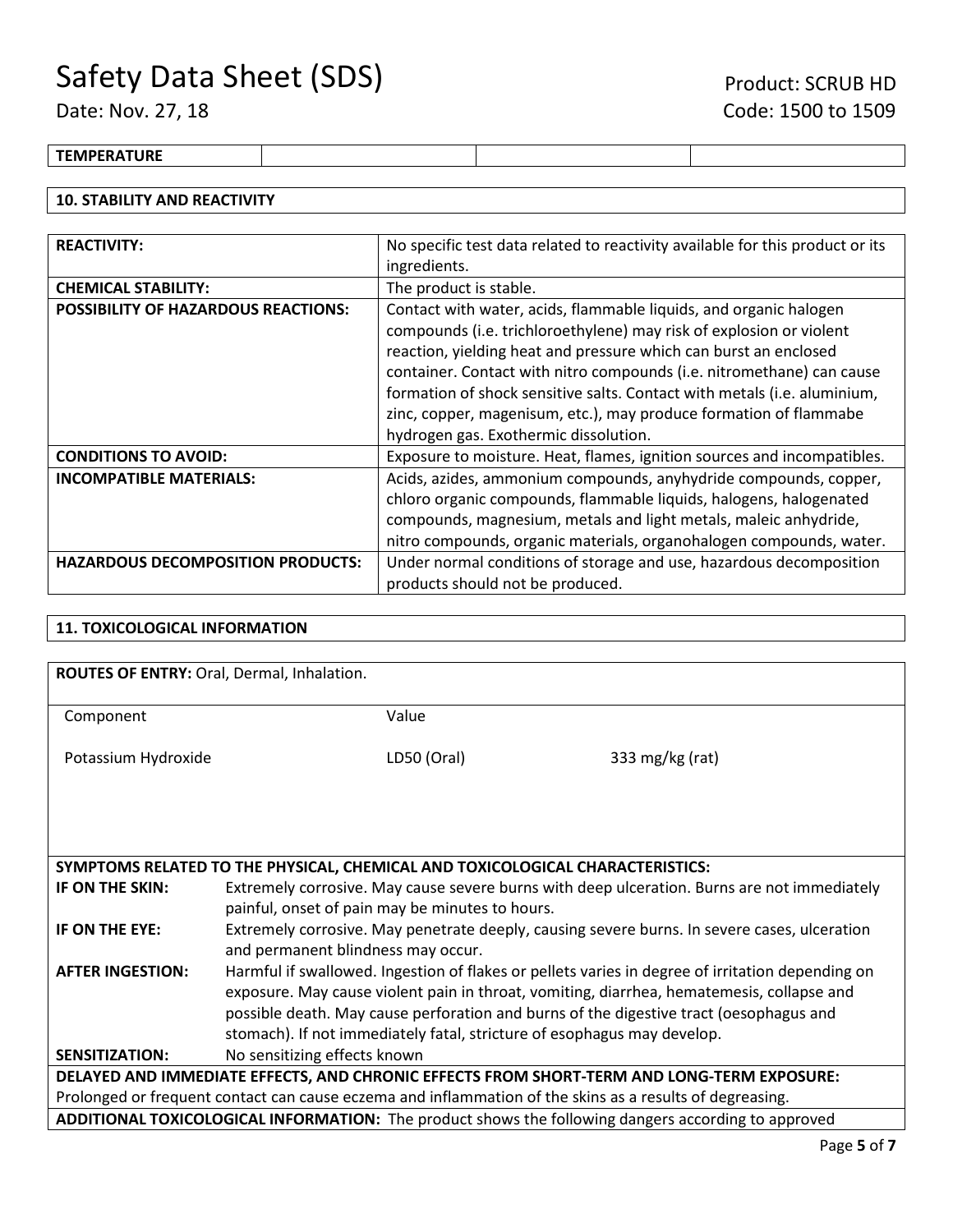calculation methods for preparations: Irritant **CARCINOGENIC CATEGORIES:** None of the ingredients are listed General : No known significant effects or critical hazards. Carcinogenicity : No known significant effects or critical hazards. Mutagenicity : No known significant effects or critical hazards. Teratogenicity : No known significant effects or critical hazards. Developmental effects : No known significant effects or critical hazards. Fertility effects : No known significant effects or critical hazards.

## **12. ECOLOGICAL INFORMATION**

| Chemical name / Nom du produit chimique | Means of exposure / Moyens<br>d'expositions |
|-----------------------------------------|---------------------------------------------|
|                                         |                                             |

Value / Valeur

Potassium Hydroxide **LC50** (Mosquito fish Gambusia affinis):

80 mg/l/96h

| <b>ECOTOXICITY</b>               | No further information available                  |  |
|----------------------------------|---------------------------------------------------|--|
| PERSISTENCE AND DEGRADABILITY    | Not available.                                    |  |
| <b>BIOACCUMULATIVE POTENTIAL</b> | Not available.                                    |  |
| <b>MOBILITY IN SOIL</b>          | No further relevant information available.        |  |
| <b>OTHER ADVERSE EFFECTS</b>     | No known significant effects or critical hazards. |  |

### **13. DISPOSAL CONSIDERATIONS**

### **Waste treatment methods:**

**Recommendation:** The generation of waste should be avoided or minimized wherever possible. Disposal of this product, solutions and any by-products should at all times comply with the requirements of environmental protection and waste disposal legislation and any regional local authority requirements. Dispose of surplus and non-recyclable products via a licensed waste disposal contractor. Waste should not be disposed of untreated to the sewer unless fully compliant with the requirements of all authorities with jurisdiction. Waste packaging should be recycled. Incineration or landfill should only be considered when recycling is not feasible.

**Uncleaned packagings:** This material and its container must be disposed of in a safe way. Care should be taken when handling emptied containers that have not been cleaned or rinsed out. Empty containers or liners may retain some product residues. Avoid dispersal of spilled material and runoff and contact with soil, waterways, drains and sewers. **Recommendation:** Disposal must be made according to official regulations.

**Recommended cleansing agent:** Water.

### **14. TRANSPORT INFORMATION**

| UN NUMBER                         | 1813                     |
|-----------------------------------|--------------------------|
| UN PROPER SHIPPING NAME           | POTASSIUM HYDROXIDE SOL. |
| <b>TRANSPORT HAZARD CLASS(ES)</b> |                          |
| <b>PACKING GROUP</b>              |                          |